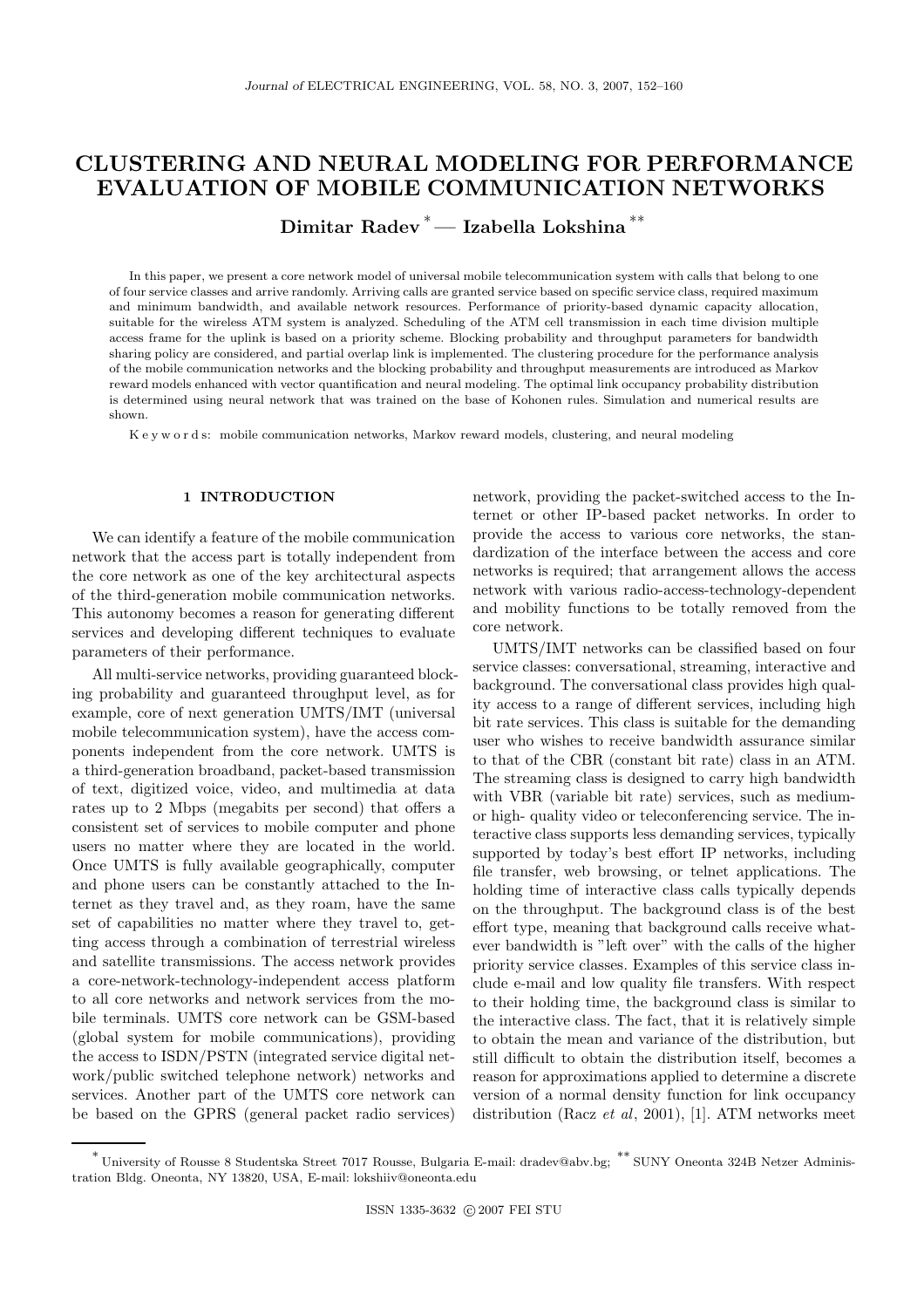flexible GoS (blocking probability) and QoS (throughput) multimedia service requirements through statistical multiplexing the fixed-size cells of different traffic types. Recently these capabilities were extended to the wireless networks. ATM Forum has been developing a set of functional specifications for WATM (wireless ATM), including MATM (mobile ATM) for mobility support within an ATM network, and the radio access layer for the ATMbased wireless access. Mobile ATM protocol extensions include the handoff control, the location management for the mobile terminals, the routing aspects of the mobile connections, the traffic/QoS control for the mobile connections, and the wireless network management. The radio access layer specifications include the wireless control, the data link layer, the medium access control, and the physical layer (Xhafa and Tonguz, 2004), [2]. Different MAC protocols (medium access control) have been proposed to support multimedia services, such as PRMA (packet reservation multiple access) and its variants, the distributed queue request update multiple access, the dynamic slot assignment, DTDMA (dynamic time division multiple access), etc. The main objective is to achieve an efficient utilization of the radio channel through an appropriate scheduling of a variety of traffic classes with different burstiness characteristics and GoS/QoS requirements, since the available bandwidth that has to support multiple users is limited. Based on these three different priorities for different types of the ATM traffic, the reservation mechanism over the MAC frame and the retransmission of the error cells can be provided (Fantacci, 2000), [3].

In this work we consider wireless ATM network in the dynamic multi-service UMTS/IMT environment. We attempted to evaluate WATM parameters corresponding to the link occupancy distribution with use of Markov reward model, enhanced by the vector quantification and neural modelling.

#### 2 CORE NETWORK AND WATM ARCHITECTURE

In this section we discuss different aspects of the dynamic UMTS/ITM access networks and focus at advantages that can be obtained through the wireless ATM system as switching and multiplexing technology. The main driving force for the UMTS/IMT standards is the user demand for new features and capabilities that require both increased coverage and bandwidth over next generation networks. These new features and capabilities include:

- The efficient support of deterministic bit rate and statistical bit rate services.
- The seamless wideband Internet/intranet access.
- The multimedia communication capabilities.
- The capacity and capability to serve to the whole population with global and seamless radio coverage.
- The radio resources flexibility for multiple networks and traffic types.
- The radio bearer capabilities up to 2 Mb/s (with wide coverage).
- The low cost of services and terminals.
- The flexible introduction of new services and technical capabilities.

The summary of existing and forthcoming technologies in terms of coverage vs. bandwidth is shown at Figure 1. The limited range of existing GSM services offers the data rates up to 9.6 kb/s only. Within the GSM framework, the GPRS enables the higher-bit-rate services with the data rates up to 170 kb/s that can be allocated according to the actual user demand. The UTMS/IMT standards are expected to offer full coverage at the data rates from 384 kb/s up to 2Mb/s in the close range communications. Wireless ATM, wireless LAN and wireless IP technologies are expected to further increase the service rate of UTMS/IMT up to 20 Mb/s in indoor environments, such as offices and public buildings.



Fig. 1. Bandwidth shearing of the wireless system

UTMS/IMT cannot provide narrow and wideband services with the data rates above 2 Mb/s for global widearea coverage. However, we propose the scenario that provides even higher bit rate services with local area technologies, such as wireless ATM and wireless IP. In order to access these high bit rate services the users need to have the dual port terminals that allow the access to both WATM/WIP and WCDMA within the UTMS/IMT concept.The hub-based configuration is demonstrated in Figure 2, in which N WATM terminals can send and receive traffic to/from the hub that can be connected to a high-speed ATM backbone network via an ATM switch or multiplexer.

The hub acts also as a scheduler. The MAC layers are used to control the cell transmission over the radio channel. The MAC protocol uses a dynamic TDMA (timedivision multiple-access) scheme for the uplink from the user terminals to the hub. Since the downlink transmission (from the hub to the user terminals) operates in a broadcast mode, it can also apply a TDM mode (timedivision multiplexing). The WATM implementation can be designed in two different ways. It can be based entirely on the ATM structure with additional error control and resource control through the MAC scheduling, in order to provide QoS guarantees at the ATM connection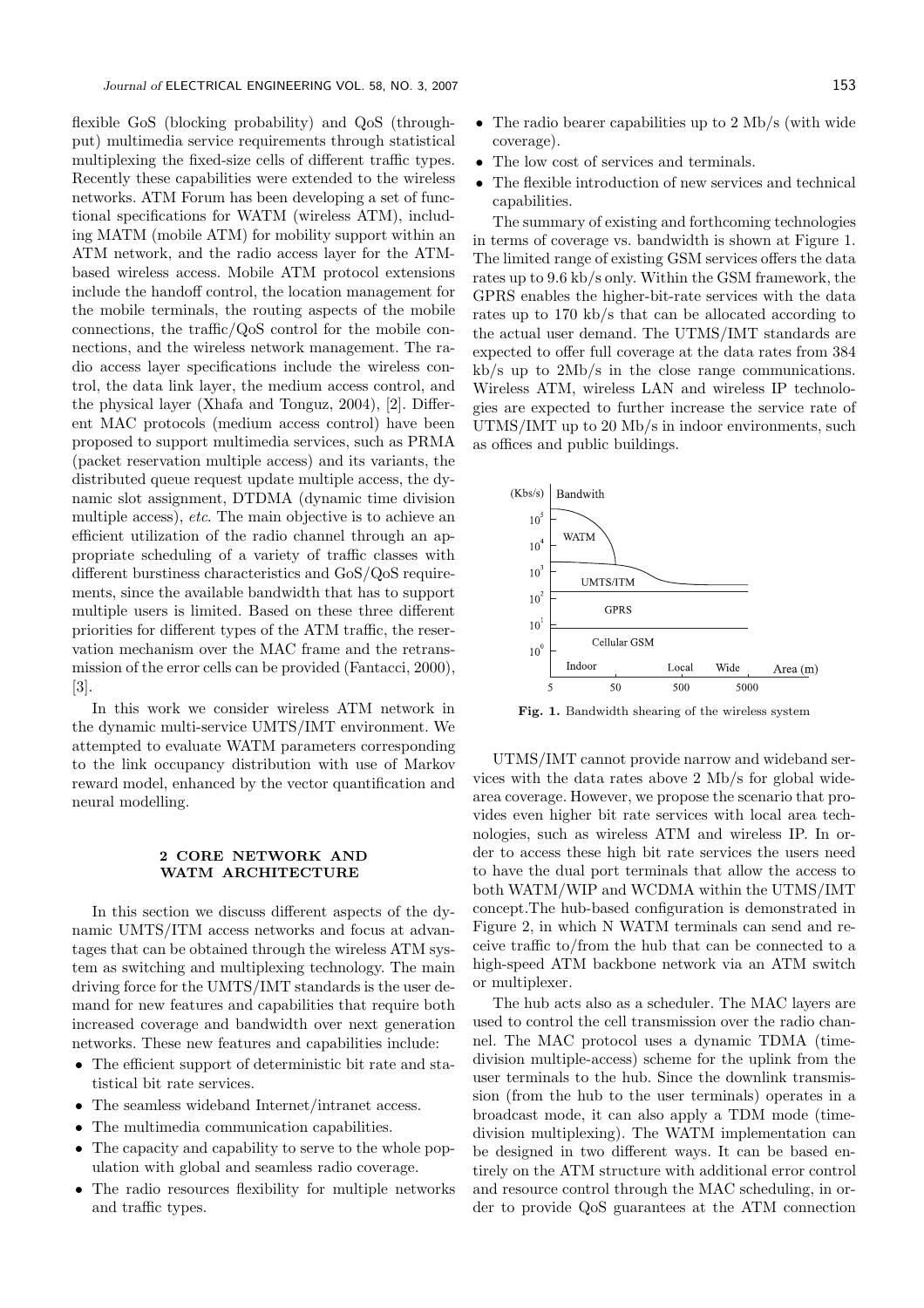end points as a single ATM network. Otherwise, it can be based on networking, which processes the AAL PDU (protocol data units) in an optimized manner that suitable for wireless environment (Eneroth et al, 1999), [4]. The configuration of the WATM protocol suite, which transports the ATM cells transparently across the wireless medium with the wireless MAC, is shown in Figure 3. The user terminal can communicate to another one within the same cell/cluster as in the case of wireless LAN (local area network), or to the external user terminal through the fixed broadband ATM networks. The topology of each WATM cell/cluster can be one of the following two types: the broadcast-based ad hoc WATM or the hub-based WATM.



Fig. 2. Example of the hub-based cell/cluster operating in a TDMA/TDD mode



Fig. 3. ATM-based protocol suite of user terminal and hub

In the broadcast-based ad hoc WATM configuration, a set of N WATM user terminals can share the bandwidth/frame in a demand assignment TDMA mode. Traffic bursts sent by a terminal contain the ATM cells with the virtual circuit identifiers or virtual path identifiers. Using the wireless MAC address, the appropriate WATM terminal can receive the WATM cells. The operation of radio link at the physical layer uses only one frequency band as in the dynamic TDMA with TDD MAC protocols. The user terminals in the cell or cluster can nominate one of them to be a main scheduler, and another one to be a standby scheduler. At the beginning of each frame, the scheduler can send the frame reference and frame control information indicating the allocation of both the request and traffic slots, as is shown in Figure 4. The request slots can be accessed by the user terminals in a fixedassignment or slotted-Aloha mode. They are used by the user terminals to send their requests for the traffic slots



Fig. 4. The frame structure in a broadcast bandwidth sharing TDMA mode

Following the allocation of the scheduler, the user terminals send the traffic in the assigned traffic slots. The standby scheduler will take over the control and allocation, if the main scheduler fails. Each WATM terminal can transmit during the reserved slots and if not transmitting, can store traffic bursts received from the broadcast medium. Both uplink and downlink channels can share the same frequency slot as shown in Figure 4. In this arrangement, both the user terminal and the hub operate in a TDD mode. On the other hand, the uplink and downlink channels can occupy a pair of frequency slots, and then the terminals and the hub operate in a full-duplex FDD (frequency-division diplexing) mode. Uplink traffic time-slots are allocated to the user terminals on demand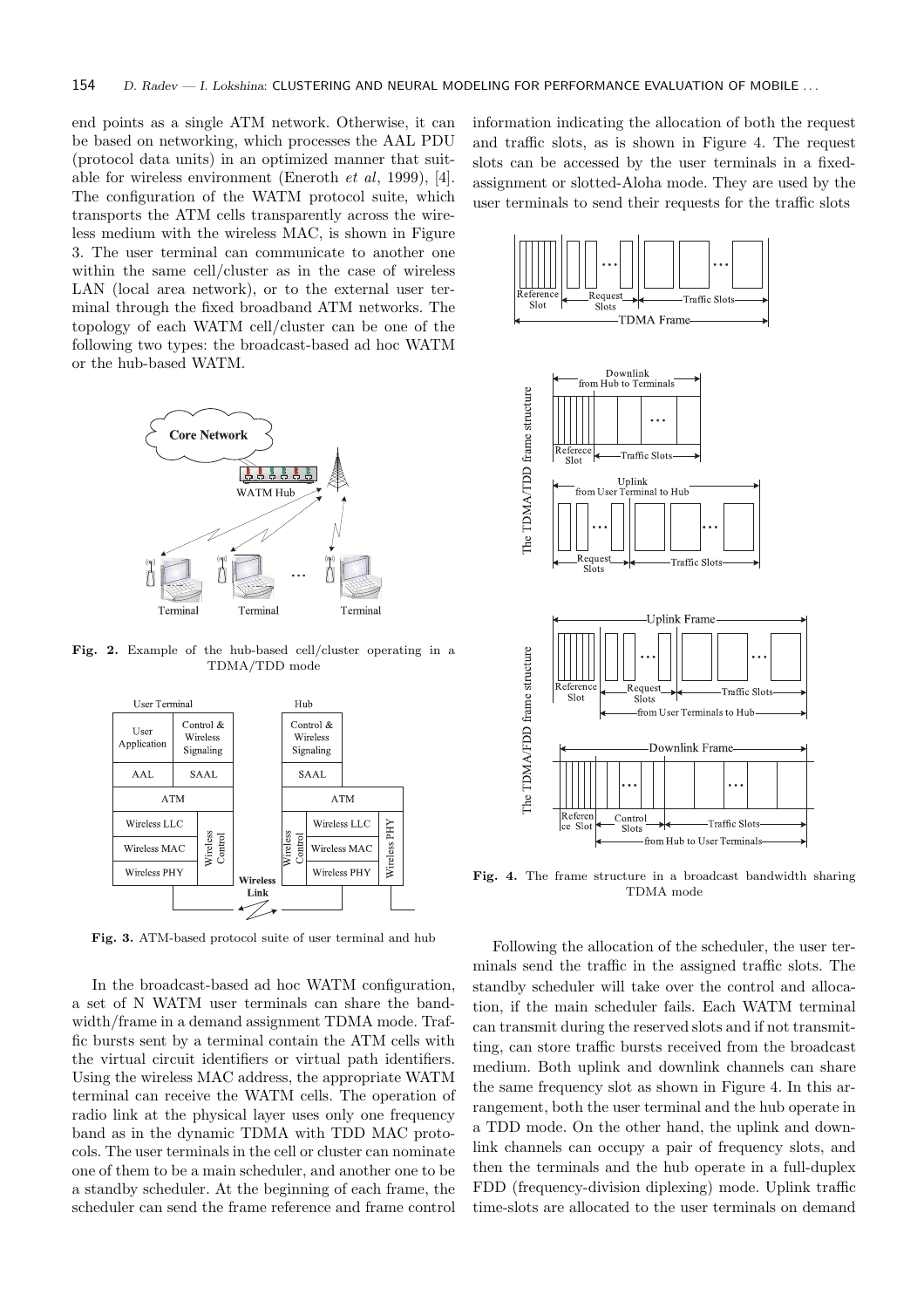by the scheduler (the hub) using reservation and/or contention in association with the UPC mechanism (usage parameter control), so that the negotiated traffic contract of declared ATM connections can be maintained (Ganesh Babu et al, 2001), [5].

Each user terminal generally supports five categories of the multimedia traffic: CBR, rt-VBR (real-time), nrt-VBR (non-real-time), ABR and UBR. The capacity allocation for the CBR traffic is straightforward. Since the CBR traffic uses fixed capacity during the entire connection, it affects the system only by reducing the total capacity with the amount of static bandwidth allocated to the CBR connections. Other traffic categories, except UBR, are subject to the CAC (call admission control) according to the traffic contracts. The UBR traffic is given no capacity commitments and therefore, is served with the remaining capacity, if available. The ABR traffic can be controlled through the feedback, depending on the congestion in the network. On the other hand, rt-VBR and nrt-VBR are uncontrollable within the committed traffic profile. Therefore, we consider the QoS commitments to be satisfied for the uncontrollable re-VBR and nrt-VBR traffic in the proposed scheduling scheme applicable to both the TDMA/TDD and TDMA/TDM/FDD configurations.

As shown in Figure 4, the uplink TDMA frame contains a frame marker to denote the frame beginning, several signalling time slots for the capacity request ad internal control signalling, and a number of traffic time slots, since each no overlapping traffic time slot can accommodate one ATM cell. In each frame the user terminal can send its capacity request in a designed signalling time slot that contains the number of the slots needed for rt-VBR and nrt-VBR traffic arrived in the previous frame, to the base station. Its request can also include other relevant parameters. The scheduler first stores all requests received from different user terminals in a request table. Then it calculates the capacity allocated to the rt-VBR traffic. If available capacity remains, it continues the capacity allocation to the nrt-VBR traffic. After both the rt-VBR and nrt-VBR requests are satisfied, and if there is still capacity available, the scheduler can provide the user terminals in a round-robin manner for transmission of the ABR and UBR traffic. The scheduler prepares and broadcasts the time-slot assignment to all user terminals, effective in the next frame. In the time-slot assignment, the scheduler does not mention explicitly the number of the rt-VBR and nrt-VBR cells that the user terminals can transmit. Instead, it only indicates the time slots allocated to a given user terminal. The user terminal keeps the rt-VBR traffic in a buffer for one frame and the nrt-VBR cells in a FIFO queue, since the nrt-VBR traffic can tolerate the delay variations. It will transmit the real-time cells first. If the number of the rt-VBR cells exceeds the allocated capacity, the excess cells can be lost as the maximum CTD (cell transfer delay) of the rt-VBR traffic must be met. Otherwise, it will continue sending the nrt-VBR cells stored in its data FIFO queue in the remaining allocated time slots, and the nrt-VBR cell can be lost only when overflow occurs in the queue.

## 3 BANDWIDTH SHARING MODEL WITH MARKOV CHAIN

The dynamic UMTS/IMT networks measurements and performance analysis requires that the call-level models are available which take into account the blocking probability and throughput trade-off in a dynamic multiservice environment, ie, where calls arrive and depart randomly in time. The most important network performance characteristics are the link occupancy distribution and the end-to-end blocking, which could be defined as the probability of a cell blocked of all the routes from its origination node to its destination node. Generally, the calculation of the link occupancy distribution in those networks is very difficult; and practically it is often based on the decomposition into series of fixed routing problems with link-by-link decompositions. Even considering only a single link, the computation of occupancy distribution is not trivial and differs significantly from the traditional circuit-switching networks, in which the modeling often is based on the Poisson process. In order to analyze overflow traffic, eg in alternative routing, it is necessary to consider less tractable arrival processes like renewal, or MMPP (Markov modulated Poisson process). Then the assumption is that the holding time distribution is exponential. On the other hand, the class of state-dependent Poisson processes has been used for the arrival process, where the computation of the link occupancy distribution, and thereby the link blocking measurements, are rather complicated. Designed for the multi-service environment modeling, a CTMC (continuous time Markov chain) is used. Since the mobile core network exercises the admission control on the link-by-link basis, a single transmission link is defined as Markov reward model (Radev et al, 2005), [5]. Usually the issue of bandwidth sharing should be considered in the context of dynamically arriving and departing flows, which naturally calls for the application of classical multi-rate loss models. These models have proved to be useful in the measuring and performance evaluation of circuit switched similar to ATM networks; but their direct application in multiservice networks like the internet is non-trivial because of several reasons. At first, it is not possible to associate a constant bandwidth with elastic services. The bandwidth occupied by the elastic flow depends on the current load on the link and on the scheduling and rate control algorithms applied in the network nodes. Then, the notion of blocking, when applied to elastic flows, needs to be reconsidered because an arriving elastic flow might get into service even if at the arrival instant there is no, or a very small, bandwidth available. At last, for many services the actual residency time of the elastic flows depend on the throughput that the flow receives. For instance, a file transfer protocol (ftp) session would last longer if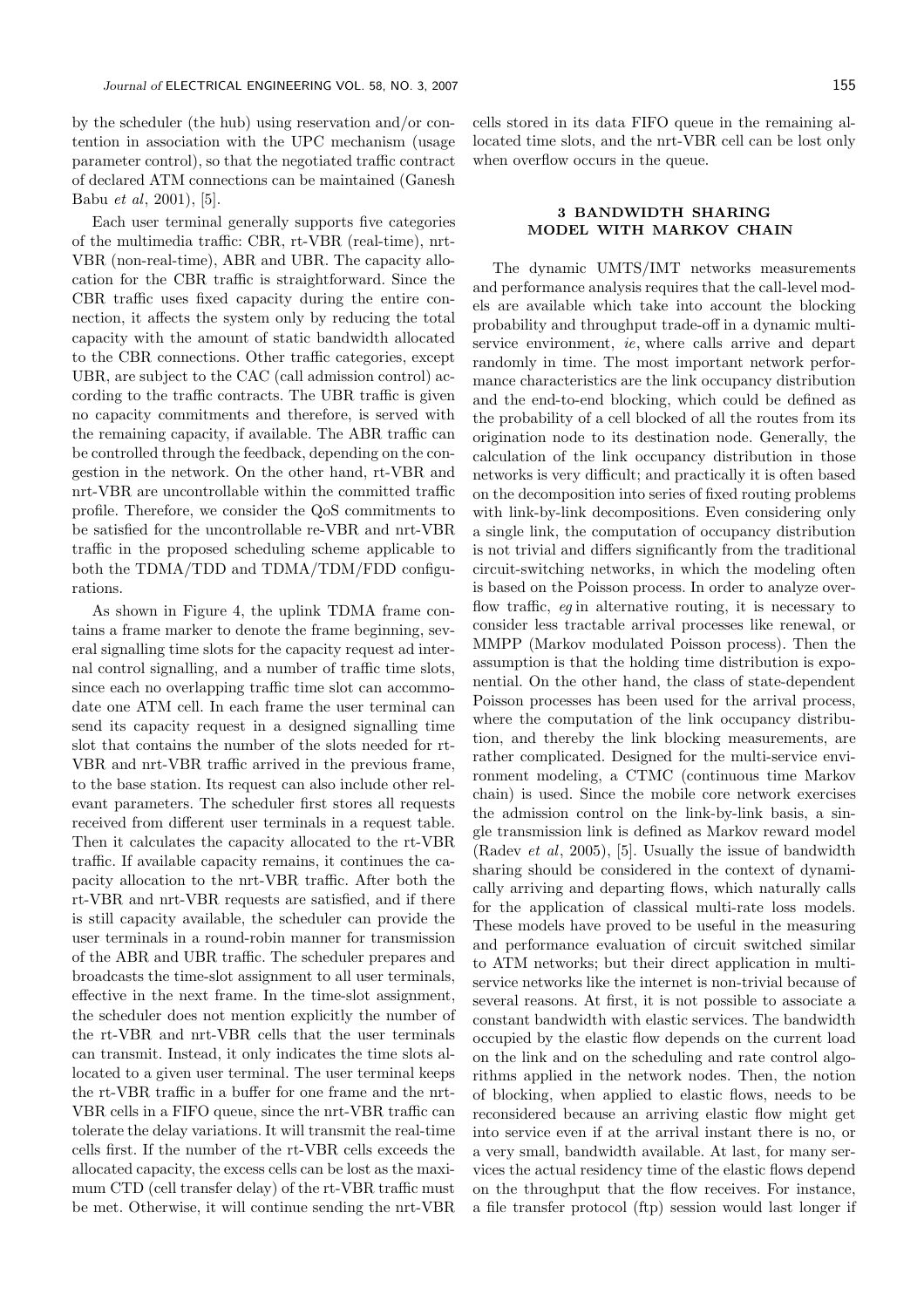its throughput decreased. Since we cannot directly use the reservation-based multi-rate models, we try to find meaningful extensions to allow the inclusion of both QoS - assured and elastic traffic into a common framework.

Let us consider the single transmission link of capacity C . Calls arriving to the link belong to one of the following three traffic classes, as is shown in Figure 5. Non-adaptive stream or rigid traffic class flows are characterized by their peak bandwidth requirement  $b_1$ , flow arrival rate  $\lambda_1$ , and departure  $\mu_1$ . This class also is known as the conversational service class. Adaptive stream class flows are characterized by their peak bandwidth requirement  $b_2$ , minimum bandwidth requirement  $b_2^{min}$ , and flow arrival rate  $\lambda_2$  and departure rate  $\mu_2$ . This class also is known as the streaming class. Although the bandwidth occurring by adaptive flows may fluctuate as a function of the link load, their actual holding time is not influenced by the received throughput throughout their residency in the system. This is the case, for instance, of an adaptive video code; which because of throughput degradation, decreases the quality of the video images and thereby occupies less bandwidth. Elastic class flows are characterized by their peak bandwidth requirement  $b_3$ , minimum bandwidth requirement  $b_3^{min}$ , flow arrival rate  $\lambda_3$  and their ideal departure rate  $\mu_3$ . This class also is known as the interactive class. The ideal departure rate is experienced when the peak bandwidth is available. The actual instantaneous departure rate is proportional to the bandwidth of the flows. This class can be further classified into two subclasses. If the minimum accepted bandwidth is 0, then this class is the model of the best effort traffic class. If the minimum accepted bandwidth is greater than zero, then this class corresponds to the "better-thanbest-effort" traffic class. A typical example of this class is the ftp. Three types of flows with throughput guarantees arrive according to independent Poisson processes, the holding time for the conversational and streaming class calls are exponentially distributed, and the holding time of the interactive class calls are determined with single queuing models. We are interested in the performance of two simple strategies of bandwidth sharing that provide GoS/QoS bound for the three service classes.



Fig. 5. Model of a single transmission link

The throughput of the conversational calls in the rigid traffic is simple queue  $n_1$  with a constant peak bandwidth requirement  $b_1$ . The residency time of the adaptive traffic depends not only on the amount of data they want to transmit, but also on the bandwidth they receive during their holding times. The amount of data transmitted through an elastic traffic depends on the received bandwidth. The partial overlap link (POL) of the other two classes can be presented as two parallel single queues. Based on description of the service classes, we clearly need to simulate the service classes with only throughput guarantee (ie, conversational, streaming and interactive), and to compute the bandwidth leftover for the background class. Then, we present the stochastic stationary process as a network of three queues in the state space. The input parameters of the system are the set of arrival rates  $(\lambda_1, \lambda_2, \lambda_3)$  and departure rates  $(\mu_1, \mu_2, \mu_3)$ , the bandwidths  $(b_1, b_2, b_3)$ , and throughput constraints  $\tilde{\theta}^{min}$ ,  $\hat{\theta}^{min}$ . The state model is uniquely characterized by the triple  $n_1, n_2, n_3$ , where  $n_1$  is the number of states in the conversational flows,  $n_2$  is the number of states in the streaming flows, and  $n_3$  is the number of states in the interactive flows. In order to obtain the performance measurement, the CTMC's generator matrix Q and the BSP are defined as bandwidth sharing policy, so that the link capacity  $C$  is divided into two parts: a common part and a part reserved only for the streaming and interactive flows. Let assume that C denotes the portion of the link capacity that is dedicated to the first three service classes, and  $\delta$  denotes the portion of the link capacity that is dedicated to the background class. There are only two possibilities for  $\delta$ . When  $\delta = 0$  we have Policy 1, which is a complete sharing. When  $\delta > 0$ we have Policy 2, which is a complete portioning. There are the following possibilities that could be true for both policies. If there is enough bandwidth for all flows to get their respective peak bandwidth demands, then class-2 and class-3 flows would occupy  $b_2$  and  $b_3$  bandwidth units respectively. If there is a need in bandwidth compression, ie  $n_1b_1 + n_2b_2 + n_3b_3 > C - \delta$ , then the bandwidth compression of the flows would be divided in equal parts between both classes as long as minimum rate constraint is met for both classes. If there is a need for further bandwidth compression, but either one or both classes does not tolerate further bandwidth decrease at the time of a new flow arrival, then the service class that tolerates further compression would decrease the bandwidth occupied by its flows equally, as long as the minimum bandwidth constraint would be kept for this traffic class. The basic assumptions of the above rules demonstrate that both the streaming and interactive flows are greedy. It means that they always occupy the maximum possible bandwidth on the link, which is the smaller of their peak bandwidth requirements ( $b_2$  and  $b_3$ , respectively), and the equal share of the bandwidth left for them by the conversational flows. All streaming and interactive in-progress flows share proportionally the available bandwidth among themselves, *ie* the newly arrived flow and the in-progress flows will be squeezed to the same compression values. After that, if a newly arriving flow decreases the flow bandwidth below minimal accepted value,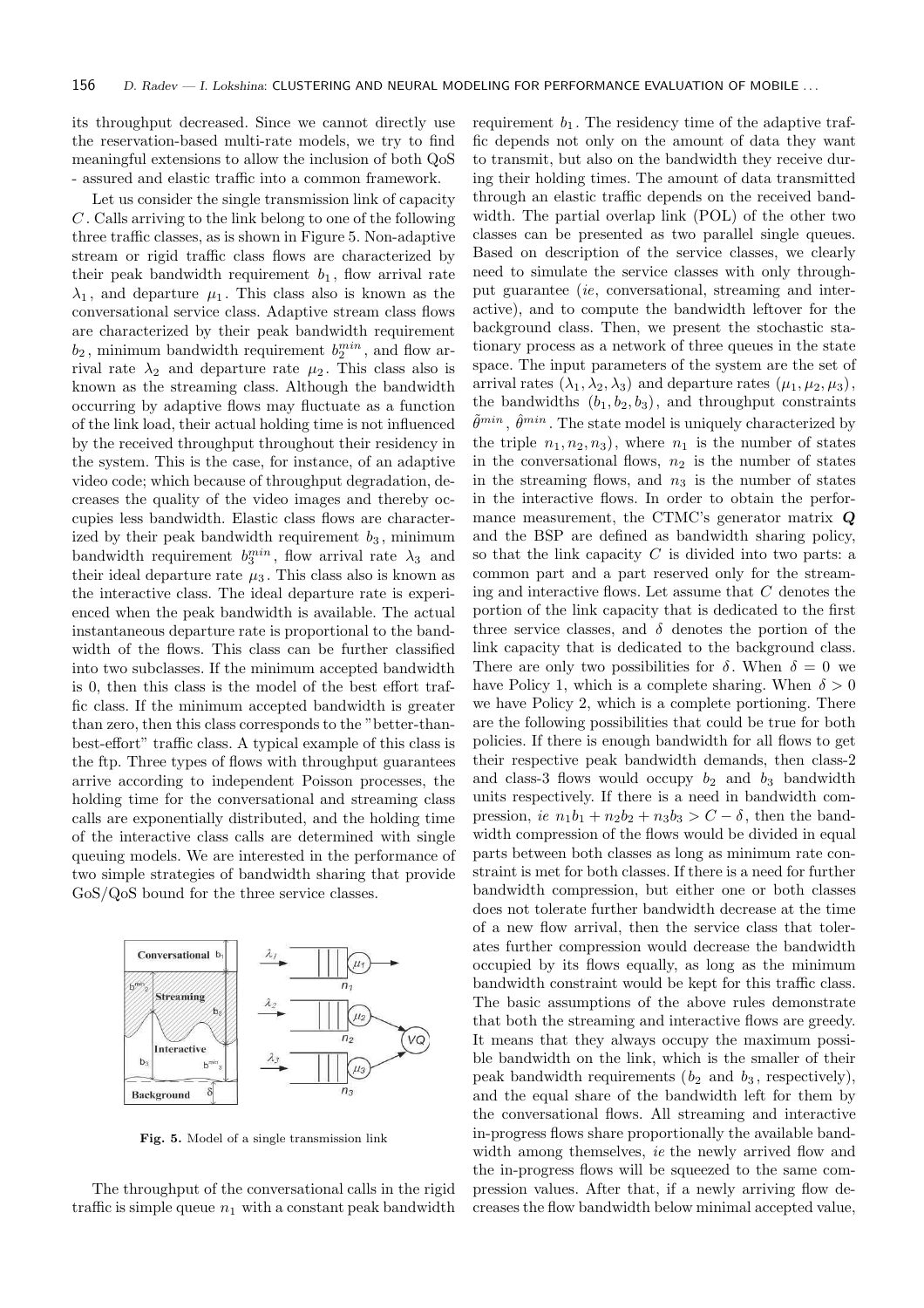and is not admitted to the system, then it is blocked and lost. By this reason, it is important to develop bandwidth sharing models for the streaming and interactive flows. We propose the models, based on Markov chain, in which only transitions between neighboring states are allowed. Non-zero transition rates for the feasible states are described according to (1).

$$
q(n_1, n_2, n_3 \rightarrow n_1 + 1, n_2, n_3) = \lambda_1
$$
  
\n
$$
q(n_1, n_2, n_3 \rightarrow n_1, n_2 + 1, n_3) = \lambda_2
$$
  
\n
$$
q(n_1, n_2, n_3 \rightarrow n_1, n_2, n_3 + 1) = \lambda_3
$$
  
\n
$$
q(n_1, n_2, n_3 \rightarrow n_1 - 1, n_2, n_3) = n_1 \mu_1
$$
  
\n
$$
q(n_1, n_2, n_3 \rightarrow n_1, n_2 - 1, n_3) = n_2 \mu_2
$$
  
\n
$$
q(n_1, n_2, n_3 \rightarrow n_1, n_2, n_3 - 1) = n_3 \rho_3(n_1, n_2, n_3) \mu_3
$$
\n(1)

The first three equations represent the state transitions due to call arrivals, while the second three equations represent the transitions due to call departures. The  $n_3 \rho_3(n_1, n_2, n_3mu_3)$  quantity denotes the total bandwidth of the interactive flows when the system is in state  $(n_1, n_2, n_3)$ , and the compression of the interactive flow is denoted as  $\rho_3$ . The BSP policy is completely determined by specifying the following output parameters: the capacity of the common part, and the maximum number of the streaming and interactive flows,  $N_2$  and  $N_3$ . At this point, the set of feasible states of the CTMC model  $S$  is determined according to  $(2)$ .

$$
S = (N_2 + 1)(N_3 + 1) \tag{2}
$$

The stochastic system clustering presents a steady state analysis for the states j of state space  $S, j \in S$ ; in every discrete time epoch. The states are arranged on a grid with as many dimensions as the number of queues. Each of the axes is representing the number of customers in one of the queues.

Our goal is to determine the occupancy and arrival distributions, the partial overlap, and the call blocking probabilities of the feasible states of the queuing system. In order to evaluate density function and performance of the BSP allocation strategy, the maximal cuts and the partitions of the graph should be calculated applying Markov chain model (Kulkarni, 1995), [7]. The clustering procedure is developed with use of the VQ (vector quantification) and neural modeling. Next, we consider a small telecommunication system with a link capacity  $C = 25$ . and for two-dimensional presentation  $n_1 = 1$  is kept fixed, ie , the available bandwidth for the streaming and interactive flows is 24 bandwidth units. The peak bandwidth requirements for these flows are  $b_2 = 7$  and  $b_3 = 5$ , respectively. The flows are characterized with minimum accepted bandwidth, which we set to  $b_{2min} = 4.2$  and  $b_{3min} = 2.8$ . The cut-off parameters are  $N_2 = 4$  and  $N_3 = 2$ , respectively. The system has 15 feasible states as shown at Figure 6, out of which there are 5 states  $-$  (1,4,0); (1,3,1); (1,4,1); (1,3,2); (1,4,2); where at least one of the flows is compressed below the peak bandwidth specified by  $b_2$  and  $b_3$ .



Fig. 6. Feasible states for a link capacity  $C=25$ 

## 4 CLUSTERING PROCEDURE WITH KOHONEN NEURAL NETWORKS

We can associate the clustering problem with a discrete distribution with independent margins, where the random values  $X_1^{(2)},...,X_k^{(2)}$  and  $X_1^{(3)},...,X_k^{(3)}$  are distributed into M classes  $S_1, \ldots, S_M$ . Then again, the number of streaming  $n_2$  and interactive  $n_3$  flows can be presented as a couple of time series  $\{x^{(2)}\}$  and  $\{x^{(3)}\}$ , for which we can determine the probability function using the VQ and Kohonen learning rules. Kohonen network algorithm (Radev et al, 2004) [8] provides a transformation of the input space into the patches with corresponding code vectors. It has an additional feature that the centers are arranged in a low dimensional structure (rectangular grid). We introduce vector quantification to the learning neural model in order to determine the probability density for each feasible steady state of Markov chain (Hofmann and Buhmann, 1998), [9]. Equal width of class boundaries and equal number of target values in each class can be applied as criteria for clustering (Radev and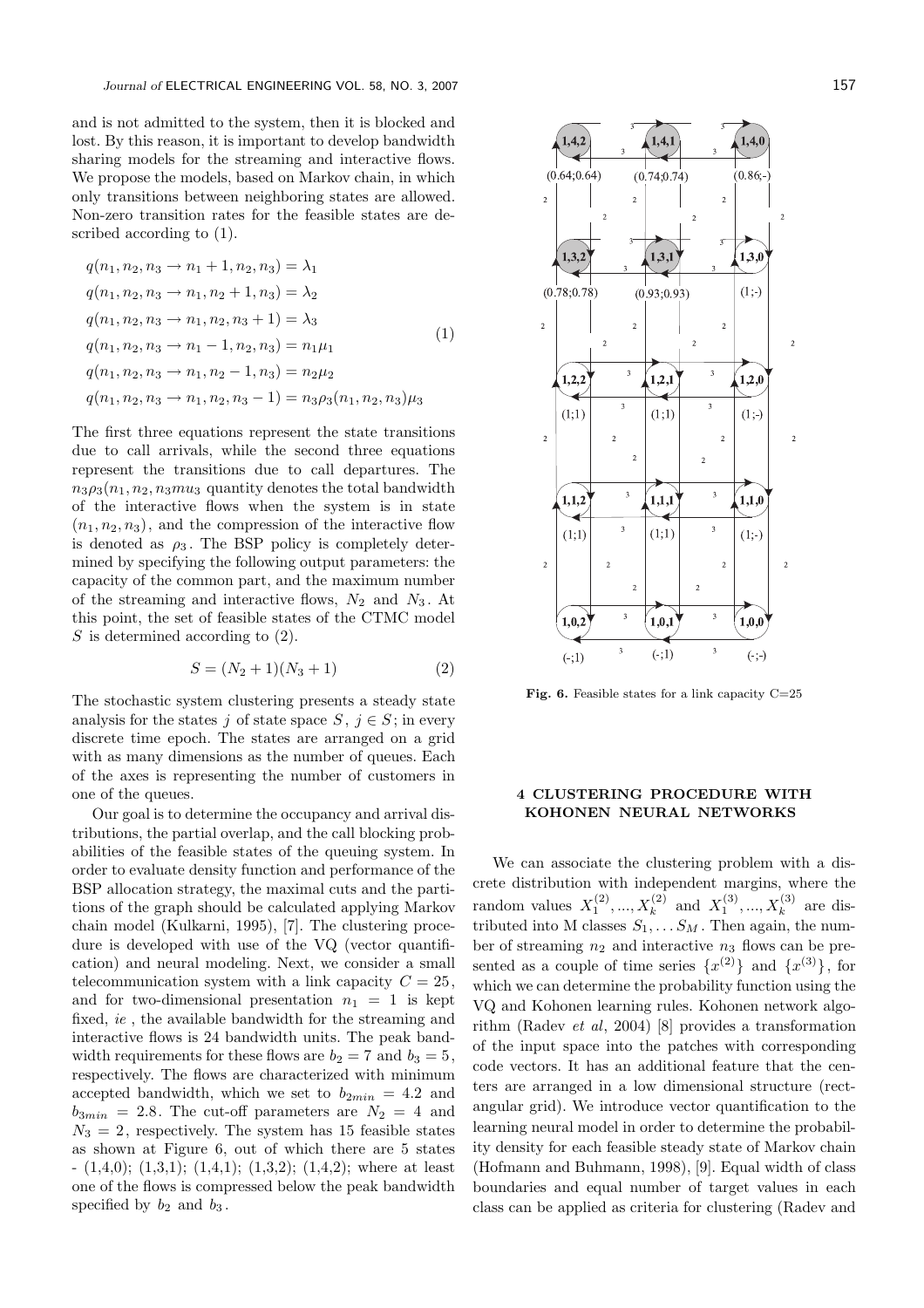Radeva, 2003), [10]. Rectangular boundaries between separated classes are orthogonal to coordinate axes. The set of input/target couples, for which the probability function of the input space, can be defined as (3), and the neural network can be trained according to (4), where  $x_i$ is the couple of two N−dimensional input vectors, and  $C_i$  is the M-dimensional vector describing the conditions of target classes.

$$
{\bf \{x_1, C_1\}, \{x_1, C_1\}, \ldots, \{x_j, C_j\}, \ldots, \{x_N, C_N\}} (3)
$$

$$
\mathbf{x}_{j} = \{X_{j}^{(2)}, X_{j}^{(3)}\}, \quad \{j = 1, ..., N\}
$$
  
\n
$$
\mathbf{C}_{j} = \{S_{1}, S_{2}, \dots S_{k}, \dots S_{M}\}, \quad \{k = 1, ... M\}
$$
 (4)

The hidden neurons of the first layer initialize the weight matrix Wkj, and compete, and then identify the neuron-winner, which has the minimum Euclid distance dk. It obtains output value equal to 1, and defines the corresponding target class, as is shown in (5).

$$
S_k = 1, \text{ for } d_k^{\min}, \quad d_k = \sqrt{\sum_{j=1}^N (X_j - W_{kj})^2}
$$
  

$$
S_k = 0, \text{ otherwise}
$$
 (5)

At the linear layer, the neuron-winner has a negative feedback corresponding to the rest of neurons, and a strong positive feedback relative to itself, and this is used in the learning process. The coefficients of the neurons in each consequent epoch  $q$  of the training process are altered according to Kohonen learning rule, as is introduced in (6).

$$
W_{kj}(q) = W_{kj}(q-1) \pm \xi \big(X_j(q) - W_{kj}(q-1)\big)0 < \xi \le 1
$$
\n(6)

The coefficient depends on the training epoch number q, and can be in advance adjusted in interval [0, 1] (standard 0.1). The sign of the training coefficient  $\xi$  is positive for the neuron-winner, and negative for the neighboring neurons. As a result, the area of neighboring neurons for the neuron-winner is transformed in the training process decreasing Euclid distances. We can see that the neural network is determined with two hidden neurons in each cluster class at the competitive layer. At the same time, consequent adjustment of the target class on the horizontal and vertical axes produces rectangular zones at the linear layer. Each class is described via a rectangular class face, which is proportional to the approximated probability density function.

## 5 LEARNING VECTOR QUANTIFICATION AND OPTIMAL OCCUPANCY PROBABILITY DISTRIBUTION

We recommend using the LVQ (learning vector quantification) in the neural model in order to determine the value of the occupancy probability density function for each discrete feasible state of two-dimensional CTMC set. The probability density function of the input vector space corresponds to the values of the streaming and interactive time series, and it is indicated in (7).

$$
f(x_1^{(2)},...,x_k^{(2)},x_1^{(3)},...,x_k^{(3)}) = \frac{\partial^{n \times 2}}{\partial x_1^{(2)},...,x_k^{(2)},x_1^{(3)},...,x_k^{(3)}} \mathbf{F}\left(x_1^{(2)},...,x_k^{(2)},x_1^{(3)},...,x_k^{(3)}\right)
$$
(7)

We consider an approach to link occupancy neural modeling that consists of four basic phases: the PVQ (preliminary vector quantification), the weight centers determined with the bipartition, the class boundaries optimization, and the LVQ. We introduce a preliminary separation of the input space values into different classes in the phase of the PVQ, and determine the rectangular boundaries of the separated classes that are orthogonal to the coordinate axes. The linear layer fits the boundaries of the target classes in such a manner that we have the same number of the target values in each target class. A small telecommunication system with the link capacity  $C = 25$  and partial overlap was considered in this paper. The streaming and interactive flows were presented as separate  $M/G/1$  queuing systems. For each queue, 500 stochastic variables were generated in interval (1,100) for inter-arrival times with Poisson distribution, and the scaling factors  $\lambda_2$  and  $\lambda_3$ ;; and for service times with Erlang distribution, and the scaling factors  $\mu_2$  and  $\mu_3$ ; and the positive discrete values for time series  $\{x^{(2)}\}$  and  $\{x^{(3)}\}$ were obtained. The process generating the stochastic variables started with the equal seeds for each couple in the time series, and the synchronization helped with the variance reduction. We considered 15 target classes with an equal number of the target values as the PVQ. A smaller class face corresponded to a superior probability density link occupancy function as demonstrated in Figure 7. We optimized the PVQ applying the bipartition algorithm (Radev and Radeva, 2003),[10] which searched for the new boundaries of the target classes. The separation of the input space helped to determine the weight centers for the obtained classes. We separated the input values into  $M-1$  couples of clusters. The bipartition algorithm separated the input space  $\Re$  into two clusters  $\Re_1$  and  $\Re_2$ , while  $\Re_1$  coincided with class  $S_1$ . The weight center  $W_1$  for cluster  $\Re_1$  was defined with Kohonen neural network learning and training. The space  $\Re_2$  was separated into two new clusters  $\Re_{21}$  and  $\Re_{22}$ , while  $\Re_{21}$  coincided with class  $S_2$ , and the weight center  $W_2$  was defined. With use of the described procedure, the weight centers  $W_k, (W_k^{(2)}$  $(k_k^{(2)}, W_k^{(3)})$  of all classes were defined. The weight centers obtained after 100 training epochs are indicated in Figure 8 as the black points. Then we used the midpoint of Manhattan distances between the weight centers of the neighboring classes as the criteria of the optimal class boundaries. The number of the target values could be different within the new optimal class boundaries. We determined Manhattan distances between the neighboring weight centers according to (8).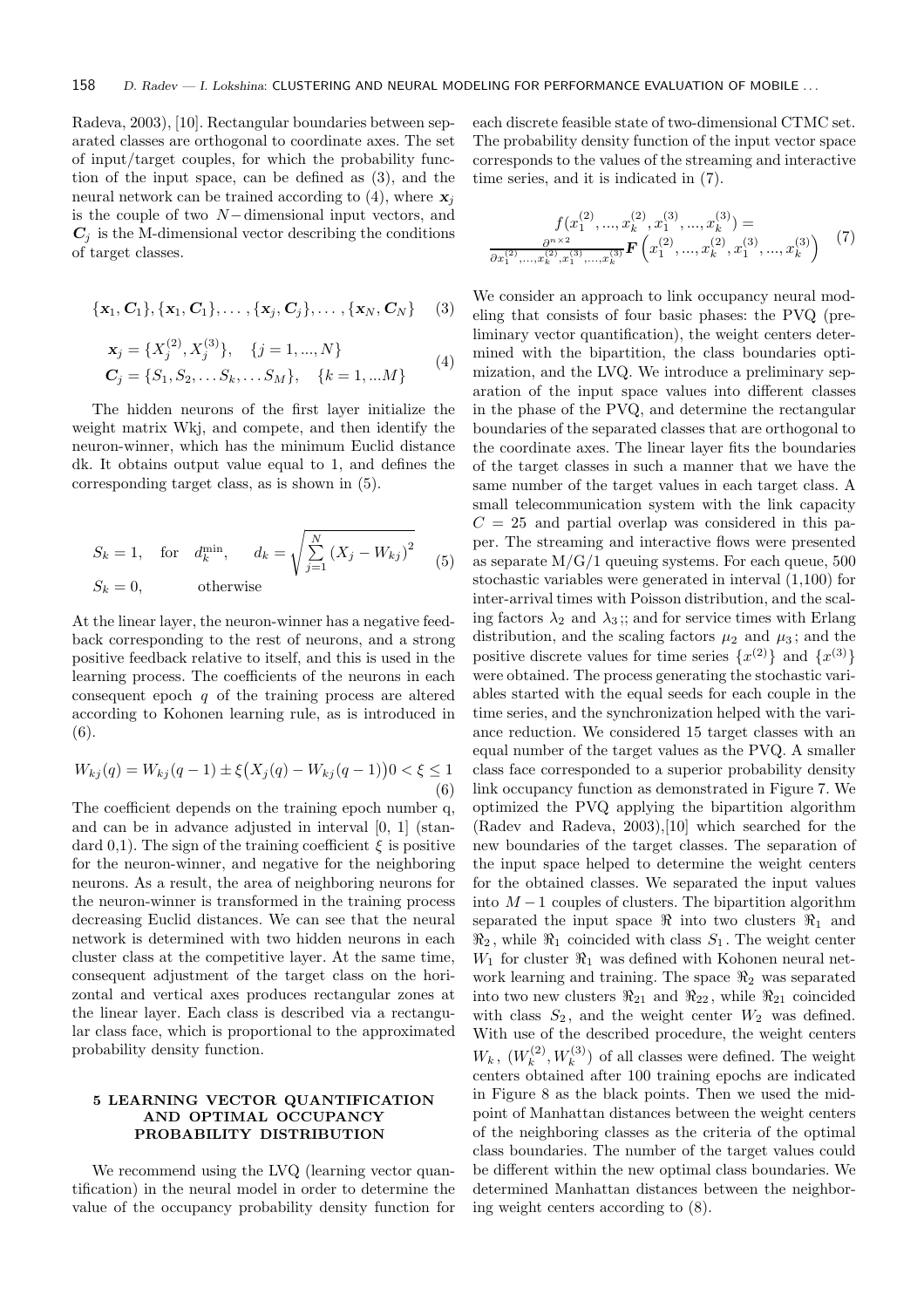

Fig. 7. Preliminary VQ with equal number of target values in each class



Fig. 8. Optimal boundaries between classes

$$
D_{k,k+1} = \left\| W_k^{(2)} - W_{k+1}^{(2)} \right\| + \left\| W_k^{(3)} - W_{k+1}^{(3)} \right\| \tag{8}
$$

The boundaries of the target classes were shifted parallel to the coordinate axis for all the classes until the calculated midpoint of Manhattan distances was going to be reached. Then we recalculated the numbers of the target values within the new rectangular classes as shown in Figure 8. We used the LVQ to obtain the approximated values of the occupancy probability distribution in the target classes for input time series in this phase. The accuracy of obtained results depended on the number of training epochs, and it increased with growth of